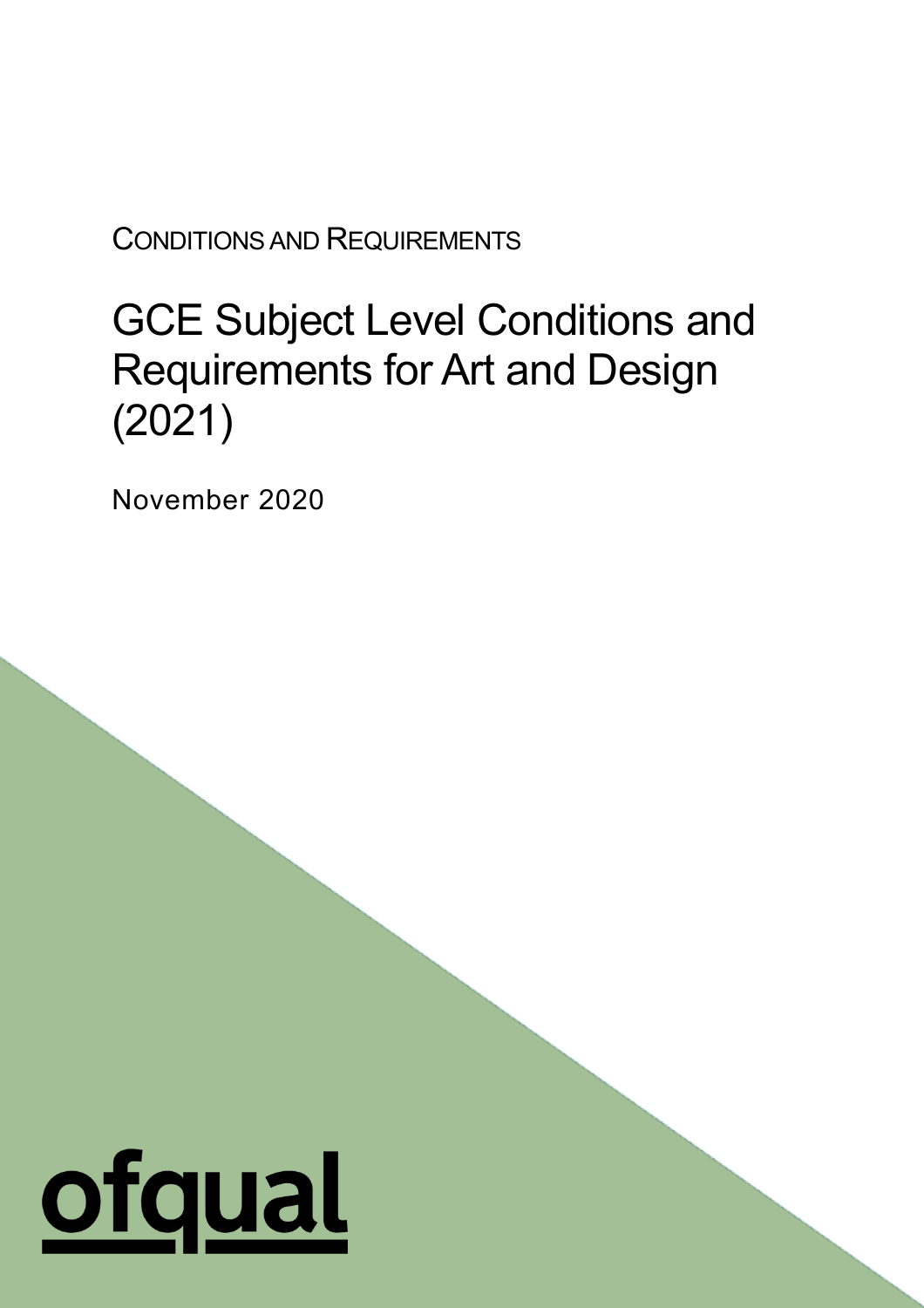# **Contents**

| Assessment objectives – GCE AS and A level qualifications in Art and Design7       |  |
|------------------------------------------------------------------------------------|--|
|                                                                                    |  |
| Requirements in relation to non-examination assessment for GCE A levels in Art and |  |
| Appendix 1 – Subject content (published by Department for Education)               |  |
|                                                                                    |  |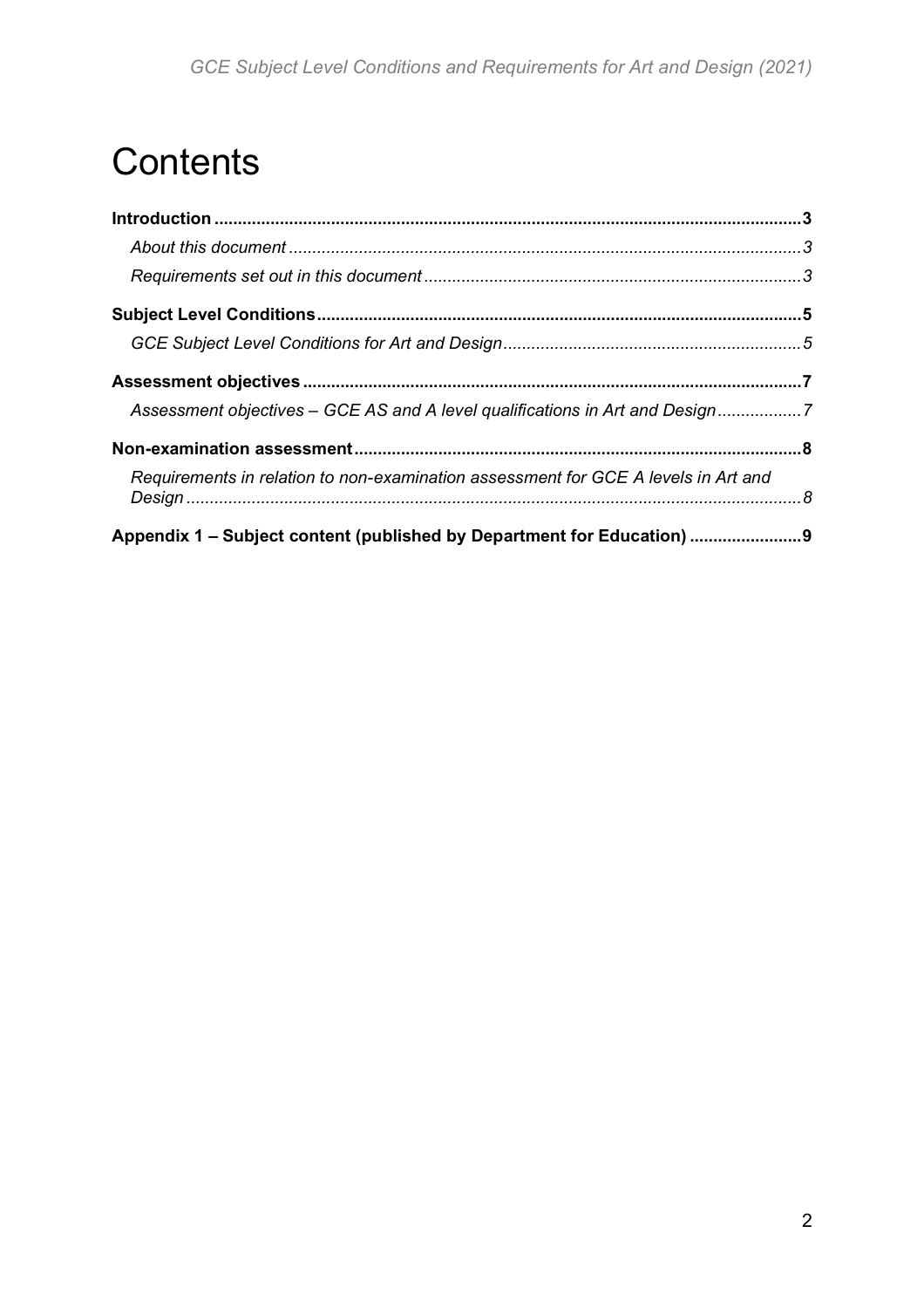## <span id="page-2-0"></span>Introduction

## <span id="page-2-1"></span>About this document

This document is part of a suite of documents which sets out the regulatory requirements for awarding organisations offering reformed A levels and AS qualifications in 2021.

We have developed all our requirements for GCE qualifications with the intention that AS and A level qualifications should fulfil the purposes set out in the table below:

| <b>A</b> levels                                                                                                                                                                                                                                                                                                                                                                                                                | <b>AS qualifications</b>                                                                                                                                                                                                              |  |  |
|--------------------------------------------------------------------------------------------------------------------------------------------------------------------------------------------------------------------------------------------------------------------------------------------------------------------------------------------------------------------------------------------------------------------------------|---------------------------------------------------------------------------------------------------------------------------------------------------------------------------------------------------------------------------------------|--|--|
| ■ define and assess achievement of the<br>knowledge, skills and understanding which<br>will be needed by students planning to<br>progress to undergraduate study at a UK<br>higher education establishment, particularly<br>(although not only) in the same subject<br>area;<br>set out a robust and internationally<br>comparable post-16 academic course of<br>study to develop that knowledge, skills and<br>understanding; | provide evidence of students'<br>achievements in a robust and<br>internationally comparable<br>post-16 course of study that is<br>a sub-set of A level content;<br>enable students to broaden<br>the range of subjects they<br>study. |  |  |
| permit UK universities to accurately identify<br>the level of attainment of students;                                                                                                                                                                                                                                                                                                                                          |                                                                                                                                                                                                                                       |  |  |
| provide a basis for school and college<br>accountability measures at age 18; and                                                                                                                                                                                                                                                                                                                                               |                                                                                                                                                                                                                                       |  |  |
| provide a benchmark of academic ability for<br>employers.                                                                                                                                                                                                                                                                                                                                                                      |                                                                                                                                                                                                                                       |  |  |

## <span id="page-2-2"></span>Requirements set out in this document

This document sets out the GCE Subject Level Conditions for Art and Design (2021). These conditions will come into effect at 09:30 on 5 November 2020 for the following qualifications:

- all GCE A levels in Art and Design; and
- all standalone GCE AS qualifications in Art and Design.

for Learners completing the qualification in 2021, except where the GQCov Framework applies.

It also sets out: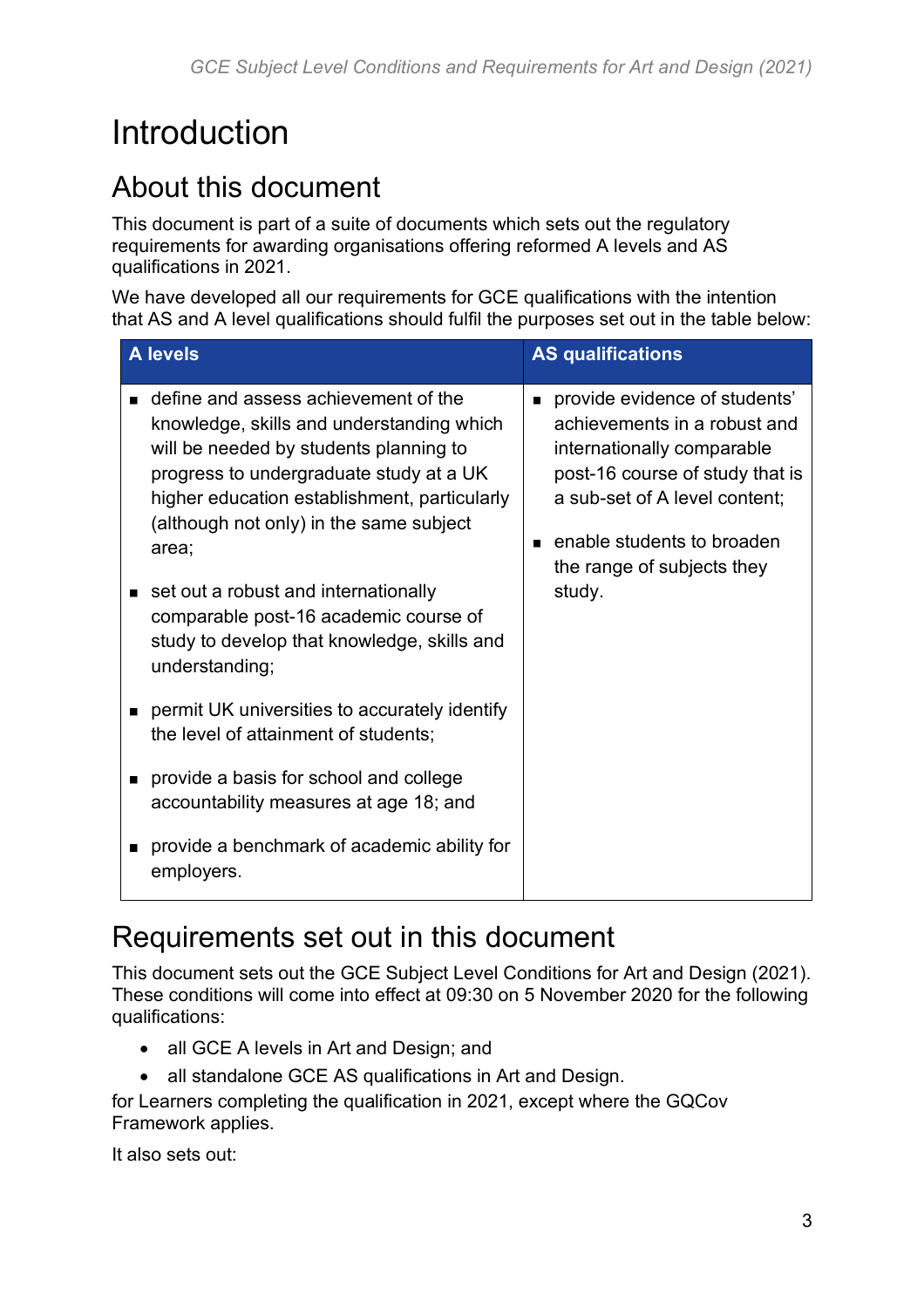- the assessment objectives for GCE Art and Design awarding organisations must comply with these assessment objectives under Condition GCE(Art and Design)1.2; and
- requirements in relation to non-examination assessment for GCE A levels in Art and Design – awarding organisations must comply with these requirements under Condition GCE(Art and Design)2.4.

Appendix 1 reproduces the [subject content requirements for Art and Design,](https://www.gov.uk/government/publications/gce-as-and-a-level-for-art-and-design) as published by the Department for Education. Awarding organisations must comply with these requirements under Condition GCE(Art and Design)1.1.

With respect to the qualifications listed in paragraph 3 in 2021, awarding organisations must also comply with:

- our [General Conditions of Recognition,](https://www.ofqual.gov.uk/documents/general-conditions-of-recognition) which apply to all awarding organisations and qualifications; and
- our [GCE Qualification Level Conditions;](https://www.ofqual.gov.uk/documents/gce-qualification-level-conditions) and
- all [relevant Regulatory Documents.](https://www.ofqual.gov.uk/documents/list-of-additional-regulatory-documents)

With respect to all other GCE qualifications in Art and Design taken by Learners completing the qualification in 2022 and after, an awarding organisation must continue to comply with the [GCE Subject Level Conditions and Requirements for Art](https://www.gov.uk/government/publications/gce-subject-level-conditions-and-requirements-for-art-and-design)  [and Design.](https://www.gov.uk/government/publications/gce-subject-level-conditions-and-requirements-for-art-and-design)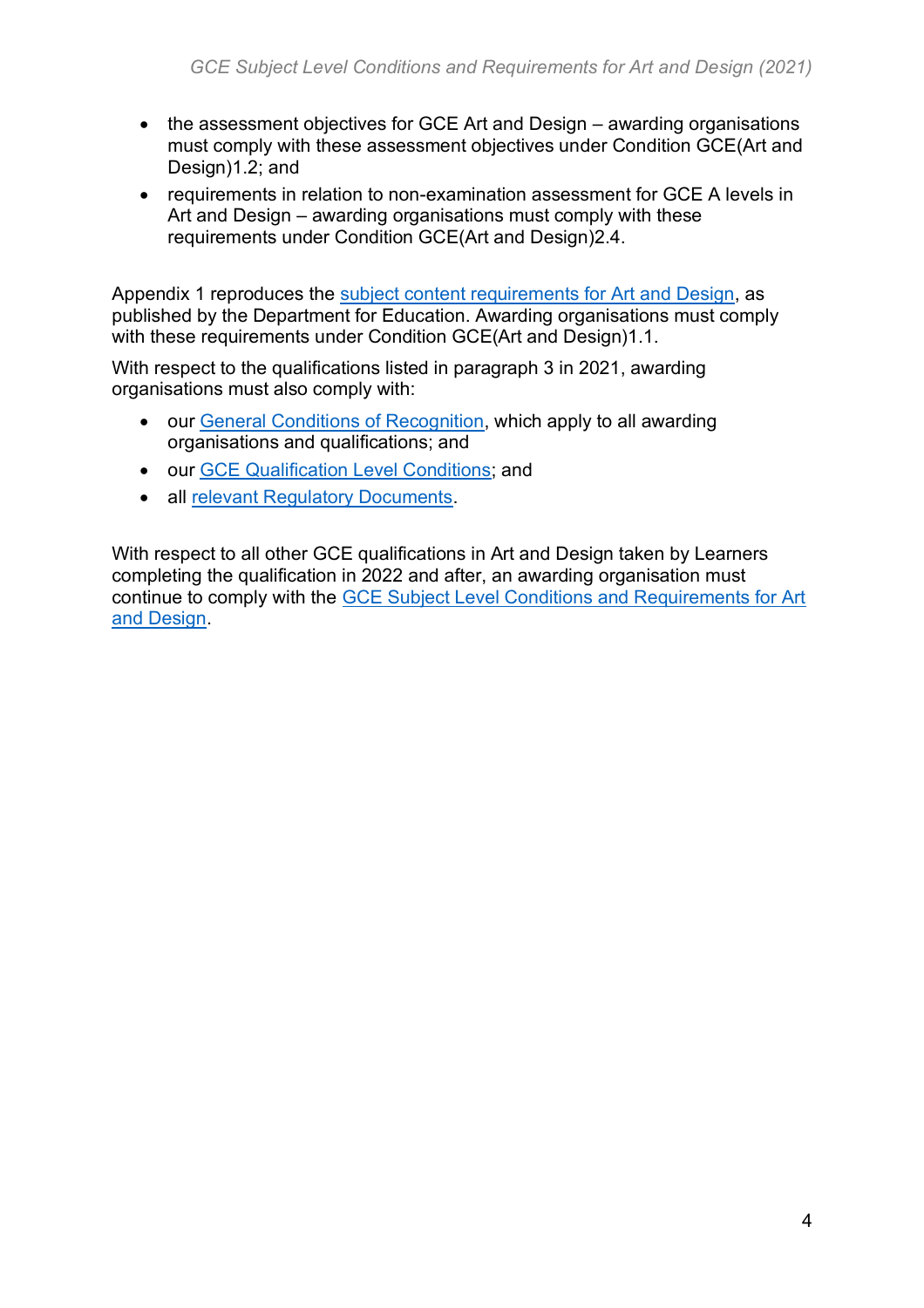## <span id="page-4-0"></span>Subject Level Conditions

## <span id="page-4-1"></span>GCE Subject Level Conditions for Art and Design

#### *Condition GCE(Art and Design) 1: Compliance with content requirements*

#### *GCE(Art and Design)1.1*

In respect of each GCE Qualification in Art and Design which it makes available, or proposes to make available, an awarding organisation must –

- (a) comply with the requirements relating to that qualification set out in the document published by the Secretary of State entitled ['GCE AS and A Level](https://www.gov.uk/government/publications/gce-as-and-a-level-for-art-and-design)  [subject content for art and design'](https://www.gov.uk/government/publications/gce-as-and-a-level-for-art-and-design), DFE-00357-2014,
- (b) have regard to any recommendations or guidelines relating to that qualification set out in that document, and
- (c) interpret that document in accordance with any requirements, and having regard to any guidance, which may be published by Ofqual and revised from time to time.

#### *GCE(Art and Design)1.2*

In respect of each GCE Qualification in Art and Design which it makes available, or proposes to make available, an awarding organisation must comply with any requirements, and have regard to any guidance, relating to the objectives to be met by any assessment for that qualification which may be published by Ofqual and revised from time to time.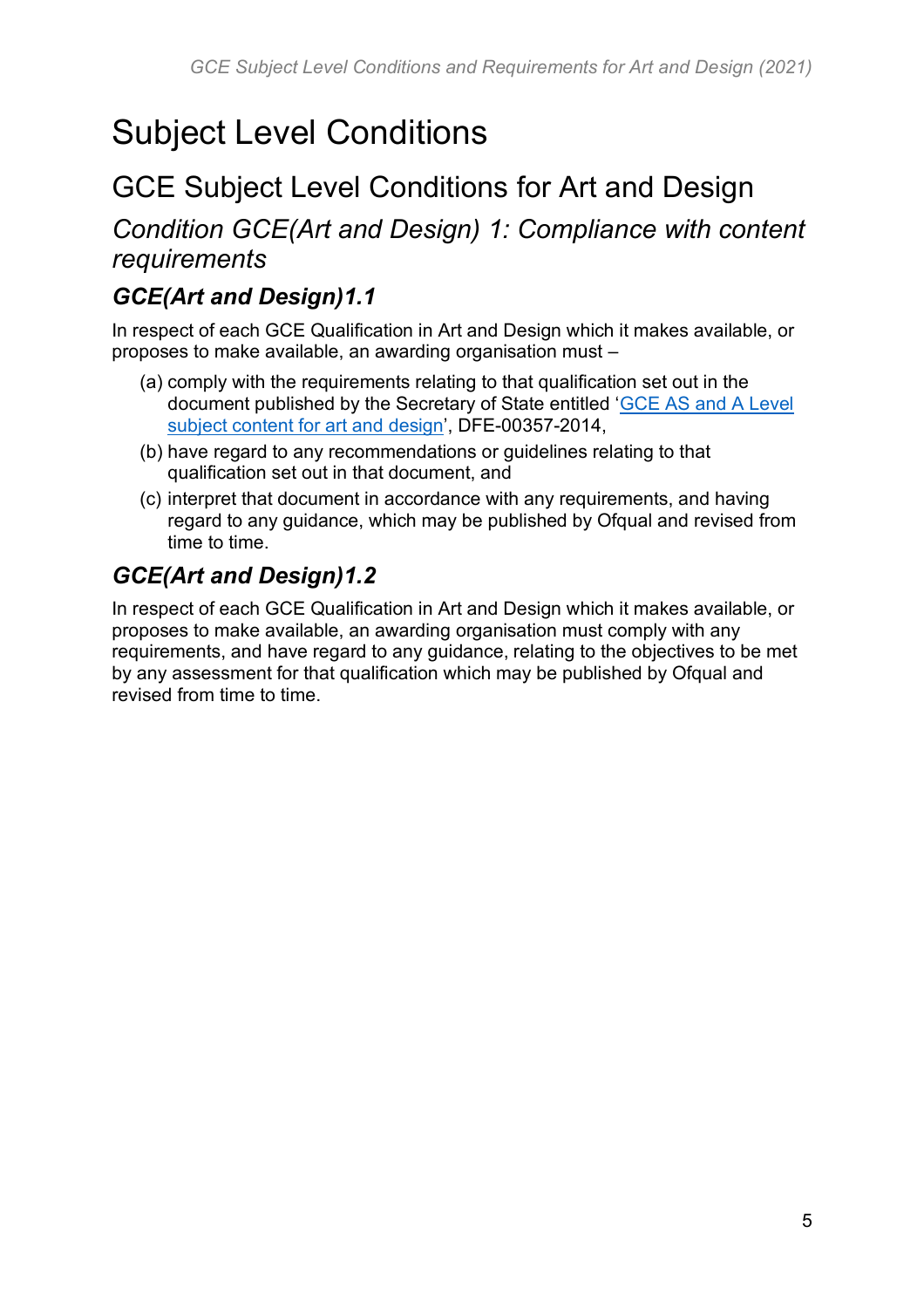### *Condition GCE(Art and Design) 2: Assessment*

#### *GCE(Art and Design)2.1*

Condition GCE4.1 does not apply to any GCE Qualification in Art and Design which an awarding organisation makes available or proposes to make available.

### *GCE(Art and Design)2.2*

An awarding organisation must ensure that no assessment for a GCE Qualification in Art and Design which it makes available is an Assessment by Examination.

#### *GCE(Art and Design)2.3*

An awarding organisation must ensure that all of the marks available for a GCE Art and Design qualification which it makes available are made available through tasks set by a Centre.

#### *GCE(Art and Design)2.4*

An awarding organisation must ensure that each assessment for a GCE Art and Design qualification which it makes available which is not an Assessment by Examination complies with any requirements, and has regard to any guidance, which may be published by Ofqual and revised from time to time.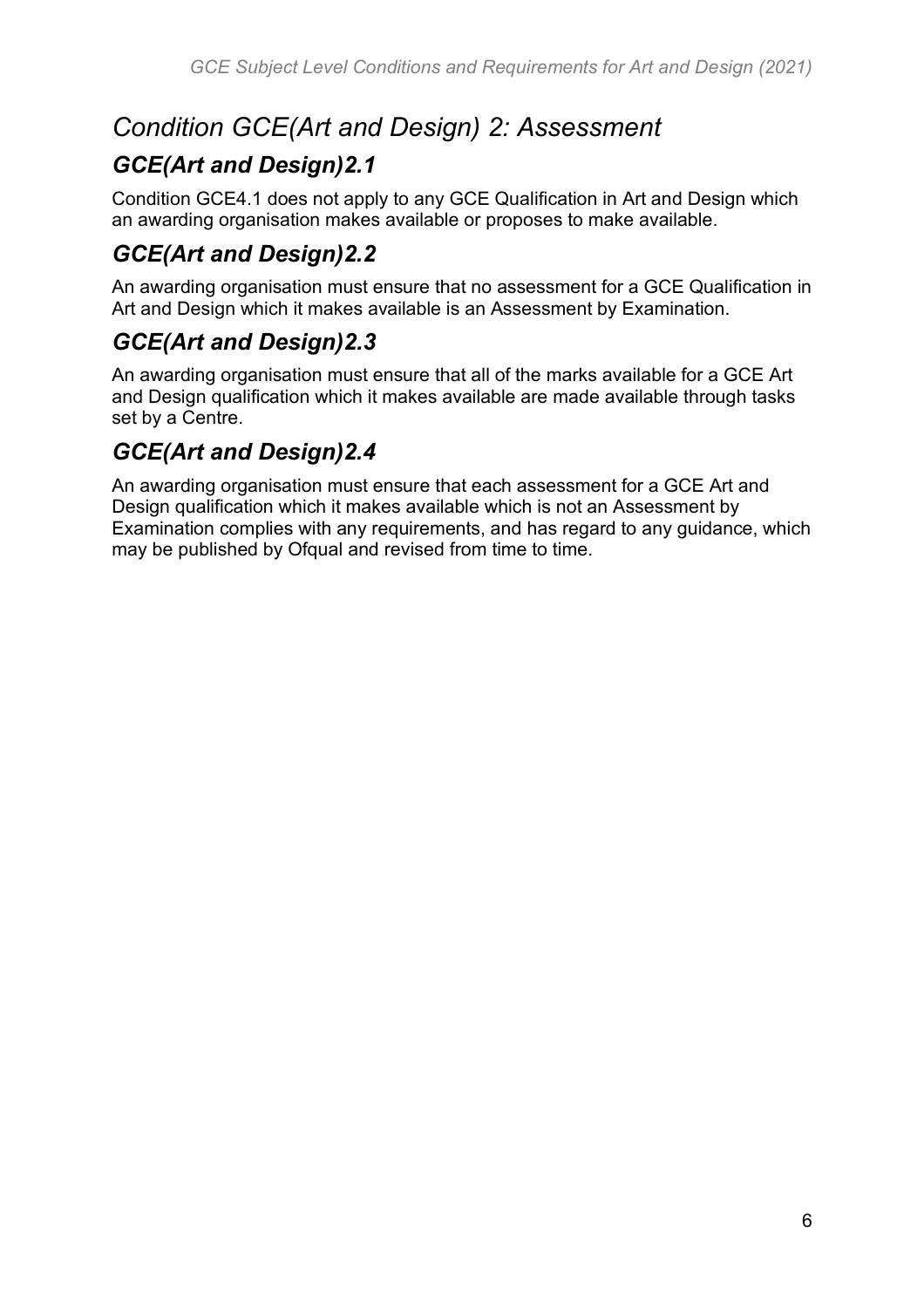## <span id="page-6-0"></span>Assessment objectives

### <span id="page-6-1"></span>Assessment objectives – GCE AS and A level qualifications in Art and Design

Condition GCE(Art and Design)1.2 allows us to specify requirements relating to the objectives to be met by any assessment for GCE qualifications in Art and Design.

The assessment objectives set out below constitute requirements for the purposes of Condition GCE(Art and Design)1.2. Awarding organisations must comply with these requirements in relation to all GCE AS and A level qualifications in Art and Design they make available.

|            |                                                                                                                                                                | A level    | <b>AS</b>  |
|------------|----------------------------------------------------------------------------------------------------------------------------------------------------------------|------------|------------|
| <b>AO1</b> | Develop ideas through sustained and focused<br>investigations informed by contextual and other sources,<br>demonstrating analytical and critical understanding | 20-30%     | 20-30%     |
| <b>AO2</b> | Explore and select appropriate resources, media,<br>materials, techniques and processes, reviewing and<br>refining ideas as work develops                      | $20 - 30%$ | 20-30%     |
| AO3        | Record ideas, observations and insights relevant to<br>intentions, reflecting critically on work and progress                                                  | $20 - 30%$ | $20 - 30%$ |
| <b>AO4</b> | Present a personal and meaningful response that realises<br>intentions and, where appropriate, makes connections<br>between visual and other elements          | $20 - 30%$ | 20-30%     |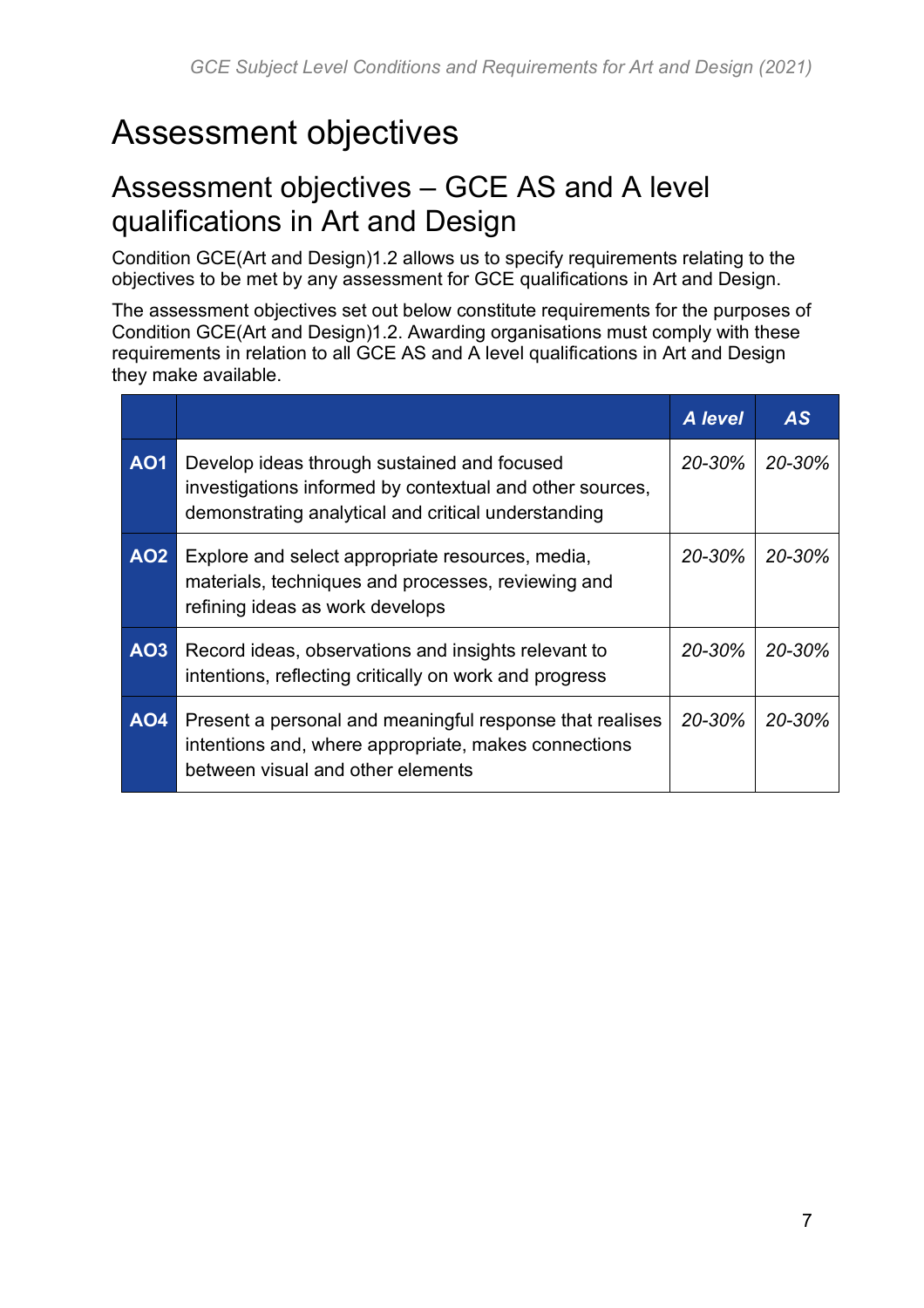## <span id="page-7-0"></span>Non-examination assessment

### <span id="page-7-1"></span>Requirements in relation to non-examination assessment for GCE A levels in Art and Design

Condition GCE (Art and Design)2.4 allows us to specify requirements and guidance in relation to non-examination assessments for GCE Qualifications in Art and Design.

We set out our requirements for the purposes of Condition GCE(Art and Design)1.2 below. We have chosen to specify requirements in relation to GCE A levels in Art and Design only; we have not specified any requirements for GCE AS qualifications in Art and Design.

Awarding organisations must comply with the following requirements in relation to all GCE A level qualifications in Art and Design they make available.

An awarding organisation must ensure that its assessments for a GCE A level qualification in Art and Design include a 'personal investigation' to be completed by every Learner taking that qualification.

The personal investigation must comprise part of the tasks set by a Centre under Condition GCE(Art and Design)2.3.

The personal investigation must include a written element which takes the form of an extended response, within the meaning of Condition GCE5.4, and which is independently produced by a Learner.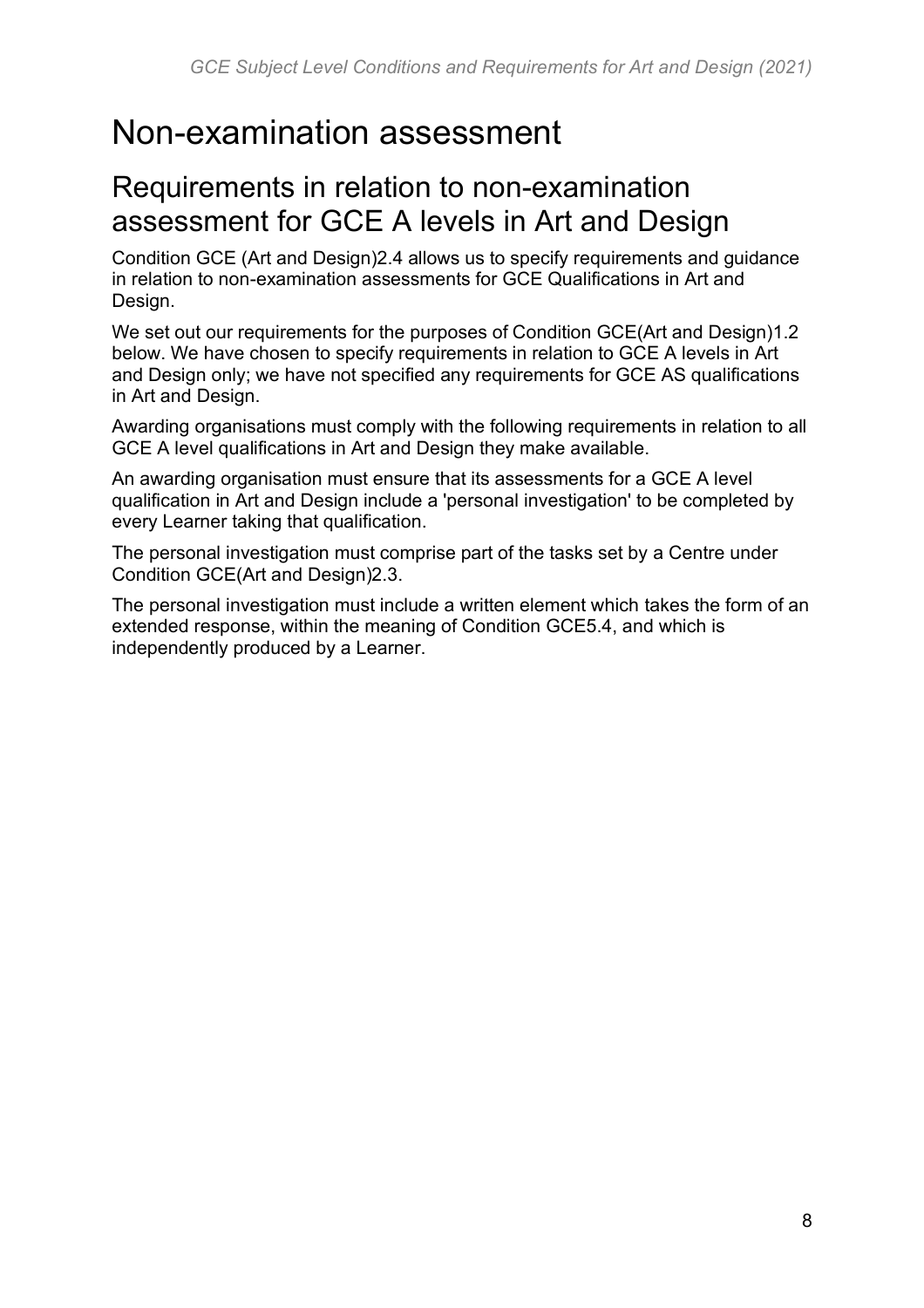## <span id="page-8-0"></span>Appendix 1 – Subject content (published by Department for Education)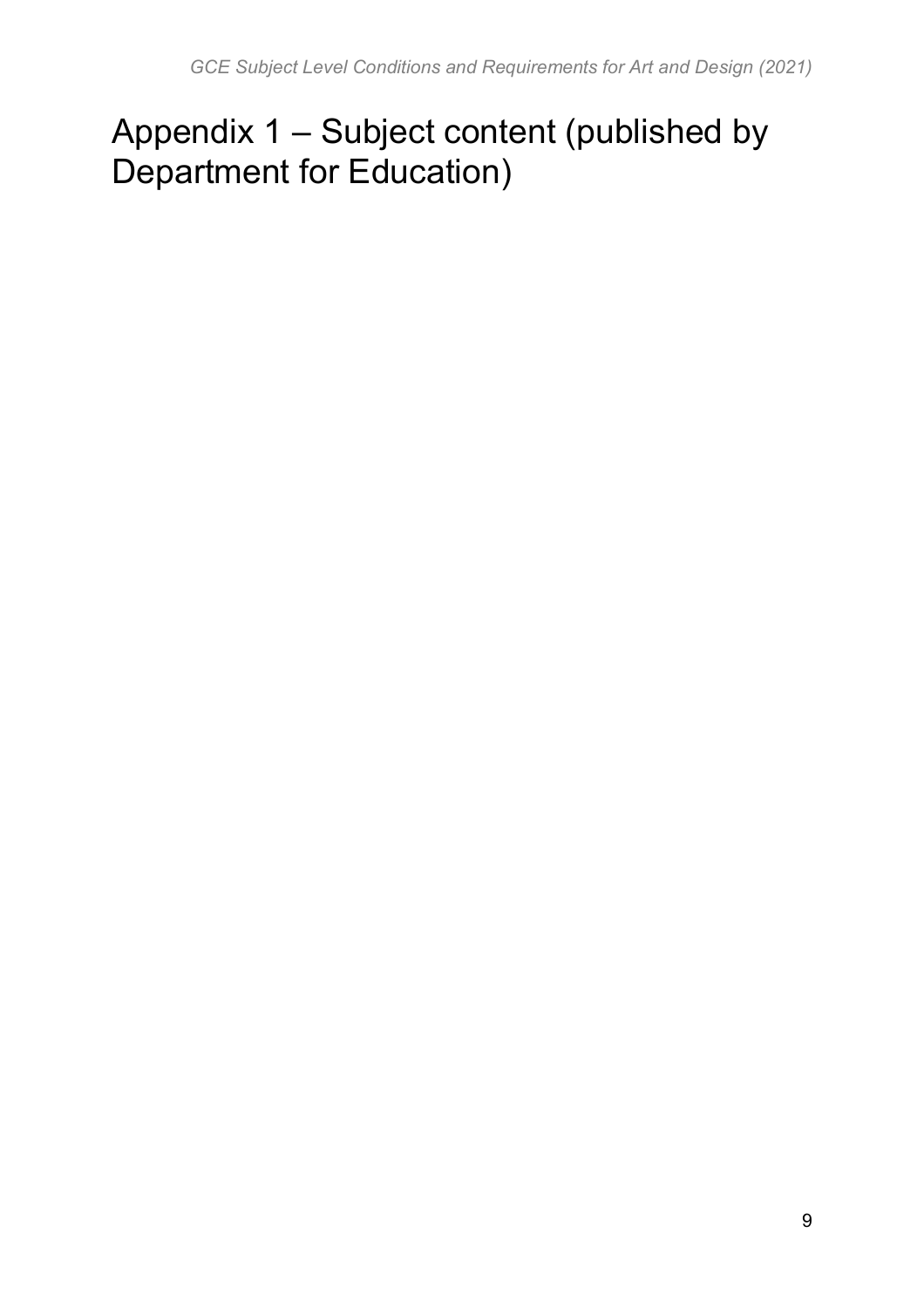

### **GCE AS and A Level subject content for art and design**

#### **Introduction**

1. AS and A level subject content sets out the knowledge, understanding and skills common to all AS and A level specifications in art and design.

#### **Aims and objectives**

- 2. AS and A level specifications in art and design must encourage students to develop:
	- intellectual, imaginative, creative and intuitive capabilities
	- investigative, analytical, experimental, practical, technical and expressive skills, aesthetic understanding and critical judgement
	- independence of mind in developing, refining and communicating their own ideas, their own intentions and their own personal outcomes
	- an interest in, enthusiasm for and enjoyment of art, craft and design
	- the experience of working with a broad range of media
	- an understanding of the interrelationships between art, craft and design processes and an awareness of the contexts in which they operate
	- knowledge and experience of real world contexts and, where appropriate, links to the creative industries
	- knowledge and understanding of art, craft, design and media and technologies in contemporary and past societies and cultures
	- an awareness of different roles, functions, audiences and consumers of art, craft and design

#### **Subject content**

3. AS and A level specifications in art and design must specify that the student engages in integrated critical, practical and theoretical study in art and design.

4. At A level, specifications must allow for greater depth of study than the AS specifications. This might be achieved by, for example:

greater specialisation in a particular medium or process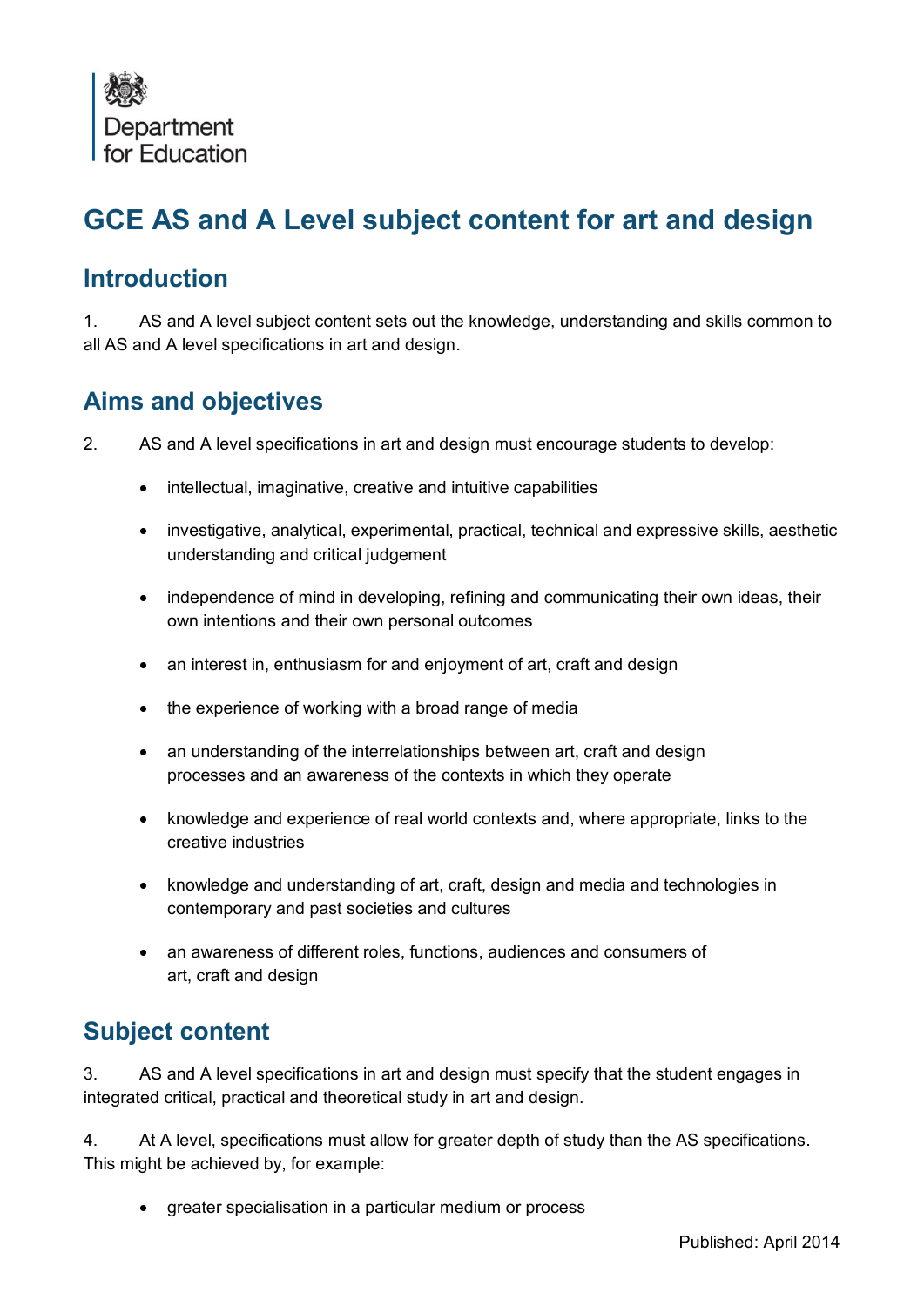- extended development of particular themes, ideas or issues
- further theoretical research and increased requirement to demonstrate understanding through integrated practical and written forms, and other means of communication
- more rigorous exploration of an interdisciplinary or multidisciplinary approach

5. Students may enter for more than one title as described in paragraphs 9 and 10.

#### **Knowledge, understanding and skills**

6. AS and A level specifications must require students to develop practical and theoretical knowledge and understanding of:

- relevant materials, processes, technologies and resources
- how ideas, feelings and meanings can be conveyed and interpreted in images and artefacts
- how images and artefacts relate to the time and place in which they were made and to their social and cultural contexts
- continuity and change in different genres, styles and traditions
- a working vocabulary and specialist terminology
- 7. AS and A level specifications must require students to develop the skills to:
	- record experiences and observations, in a variety of ways using drawing or other appropriate visual forms; undertake research; and gather, select and organise visual and other appropriate information
	- explore relevant resources; analyse, discuss and evaluate images, objects and artefacts; and make and record independent judgements
	- use knowledge and understanding of the work of others to develop and extend thinking and inform own work
	- generate and explore potential lines of enquiry using appropriate media and techniques
	- apply knowledge and understanding in making images and artefacts; review and modify work; and plan and develop ideas in the light of their own and others' evaluations
	- organise, select and communicate ideas, solutions and responses, and present them in a range of visual, tactile and/or sensory forms

8. Students can work entirely in digital media or entirely in non-digital media, or in a mixture of both, provided the aims and assessment objectives are met.

#### **Titles**

9. All art and design specifications must offer a broad-based course in: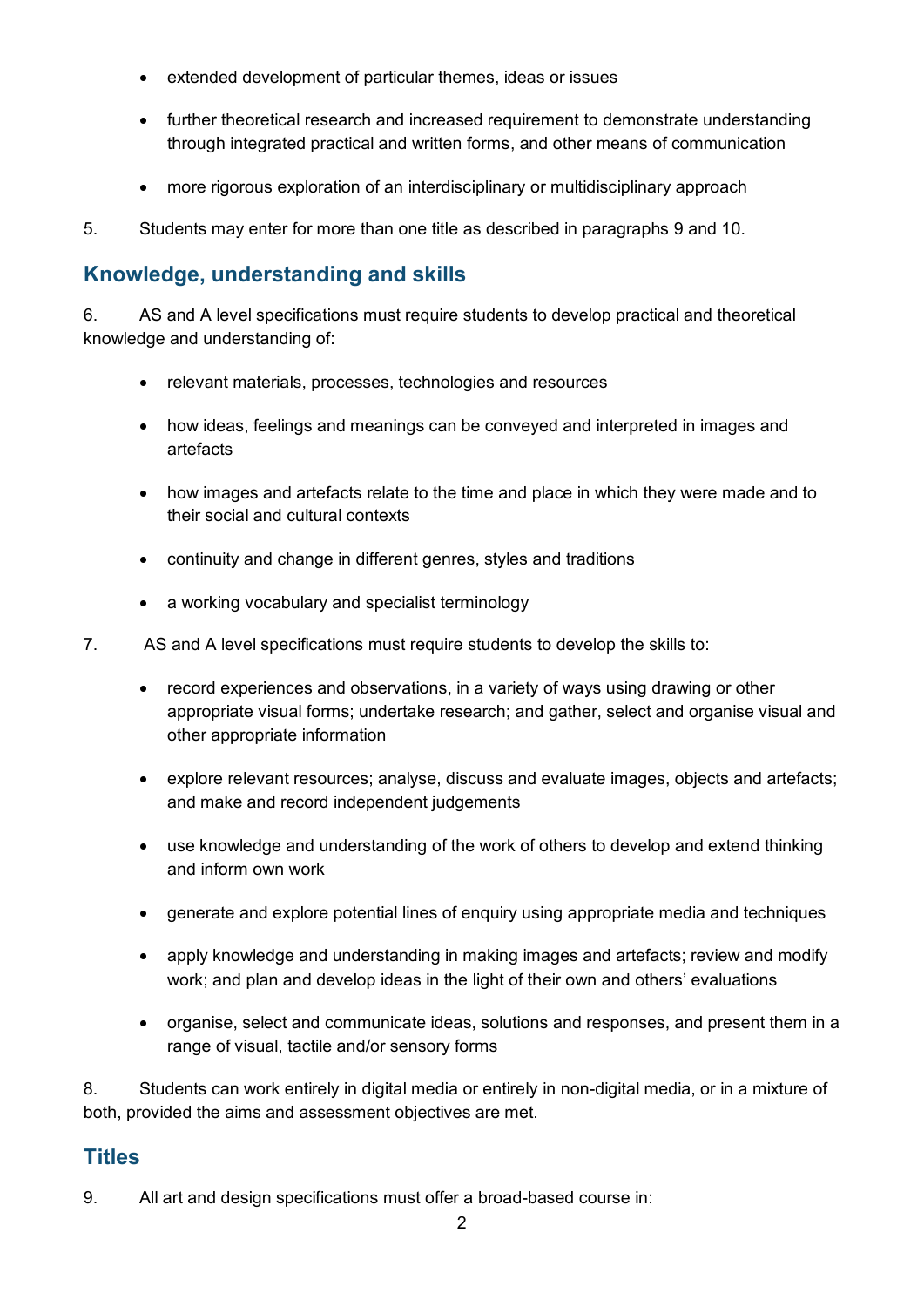Art, craft and design: Exploring practical and critical/contextual work through a range of 2D and/or 3D processes and media

10. All art and design specifications may also offer one or more of the endorsed titles listed below.

- Art and design (fine art): for example painting, drawing, mixed-media sculpture, ceramics, installation, printmaking and photography
- Art and design (critical and contextual studies): for example areas of study across art, craft and design
- Art and design (textile design): for example fashion, printed and/or dyed fabrics, constructed textiles and installed textiles and digital textiles
- Art and design (graphic communication): for example illustration, web and app design, advertising, packaging, design for print, multimedia, animation and game design.
- Art and design (three-dimensional design): for example jewellery, body ornament, ceramics, theatre design, exhibition design, film-set design, interior design, product and/or environmental design, architectural design and 3D digital design
- Art and design (photography): for example portraiture, landscape photography, still life, documentary, photojournalism, fashion photography, experimental imagery, photographic installation and moving image (video, film, animation)